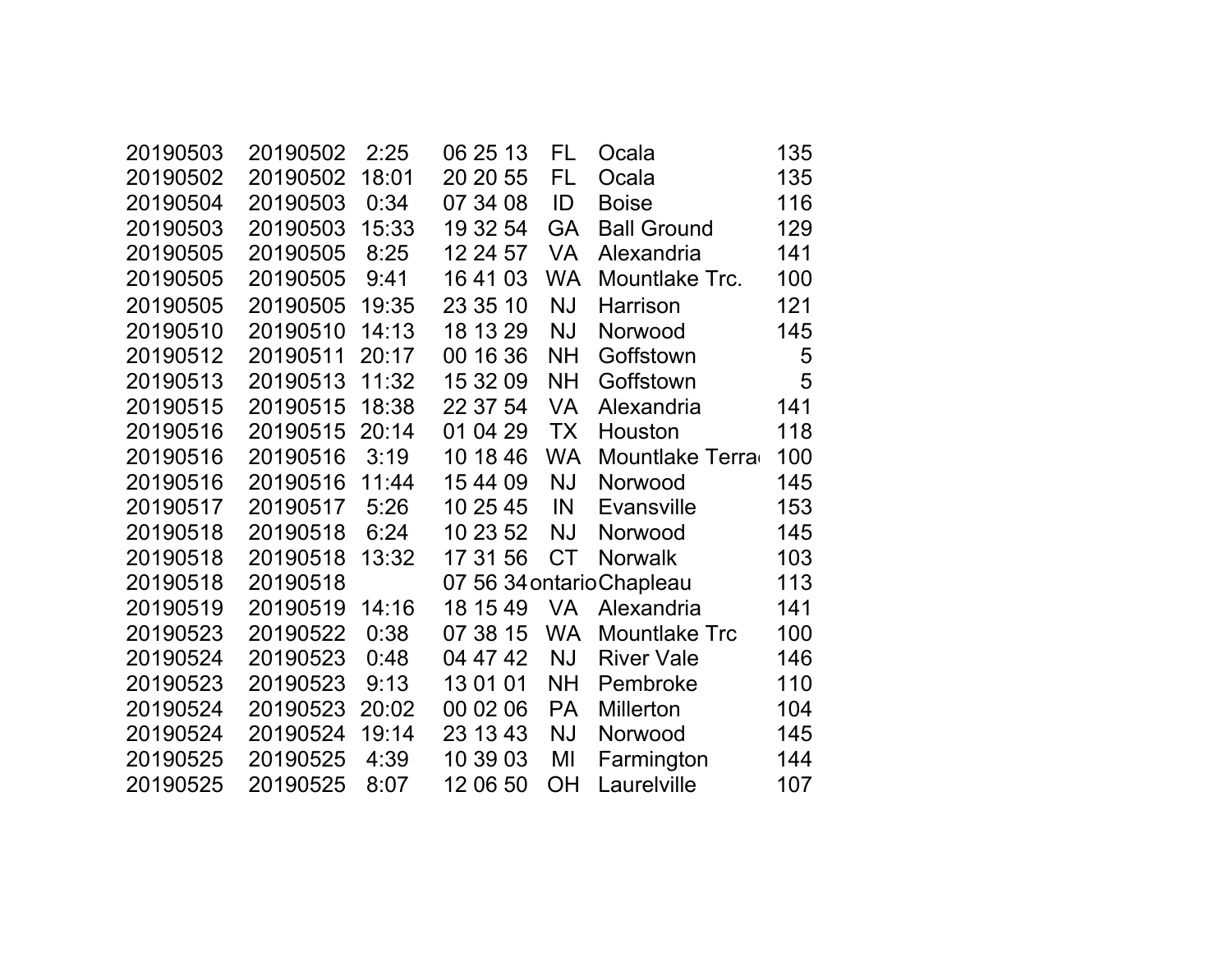| 20190525 | 20190525 | 15:23 | 20 23 07 | AR        | Fayetteville            | 136 |
|----------|----------|-------|----------|-----------|-------------------------|-----|
| 20190527 | 20190527 | 16:09 | 20 09 18 | <b>NH</b> | Goffstown               | 5   |
| 20190601 | 20190601 | 7:25  | 14 24 41 | <b>WA</b> | <b>Mountlake Trc</b>    | 100 |
| 20190601 | 20190601 | 9:47  | 15 47 05 | МT        | Helena                  | 128 |
| 20190601 | 20190601 | 12:31 | 19 30 54 | <b>WA</b> | Mountlake Terra         | 100 |
| 20190601 | 20190601 | 13:01 | 17 01 24 | <b>CT</b> | Newington               | 106 |
| 20190601 | 20190601 | 16:36 | 20 36 26 | <b>FL</b> | Ocala                   | 135 |
| 20190602 | 20190601 | 17:12 | 00 11 46 | <b>WA</b> | <b>Mountlake Trc</b>    | 100 |
| 20190601 | 20190601 | 18:12 | 23 11 43 | AR        | Fayetteville            | 136 |
| 20190602 | 20190601 | 20:33 | 00 32 34 | <b>NJ</b> | <b>Harrison</b>         | 121 |
| 20190602 | 20190601 | 20:41 | 00 41 06 | <b>NH</b> | <b>Merrimack</b>        | 3   |
| 20190602 | 20190601 | 21:18 | 01 17 33 | MI        | <b>Farmington Hills</b> | 144 |
| 20190602 | 20190601 | 22:01 | 03 00 56 | IN        | Newburgh                | 142 |
| 20190603 | 20190602 | 0:52  | 07 51 59 | <b>WA</b> | <b>Mountlake Trc</b>    | 100 |
| 20190602 | 20190602 | 5:25  | 10 25 04 | <b>TX</b> | <b>Helotes</b>          | 6   |
| 20190602 | 20190602 | 5:50  | 09 50 15 | OH        | Cambridge               | 137 |
| 20190602 | 20190602 | 6:52  | 10 51 35 | <b>CT</b> | <b>Norwalk</b>          | 103 |
| 20190603 | 20190602 | 21:42 | 03 42 01 | CO        | <b>Estes Park</b>       | 152 |
| 20190603 | 20190602 | 22:25 | 02 24 59 | FL        | <b>North Port</b>       | 147 |
| 20190603 | 20190602 | 22:29 | 03 28 55 | IN        | Newburgh                | 142 |
| 20190603 | 20190603 | 6:17  | 10 16 43 | <b>OH</b> | Cambridge               | 137 |
| 20190603 | 20190603 | 17:54 | 21 53 31 | <b>CT</b> | <b>Norwalk</b>          | 103 |
| 20190603 | 20190603 | 17:54 | 22 53 52 | IN        | Newburgh                | 142 |
| 20190603 | 20190603 | 17:54 | 22 53 52 | IN        | Newburgh                | 142 |
| 20190604 | 20190603 | 20:07 | 01 07 06 | IN        | Newburgh                | 142 |
| 20190604 | 20190603 | 20:45 | 00 44 44 | CT        | <b>Norwalk</b>          | 103 |
|          |          |       |          |           |                         |     |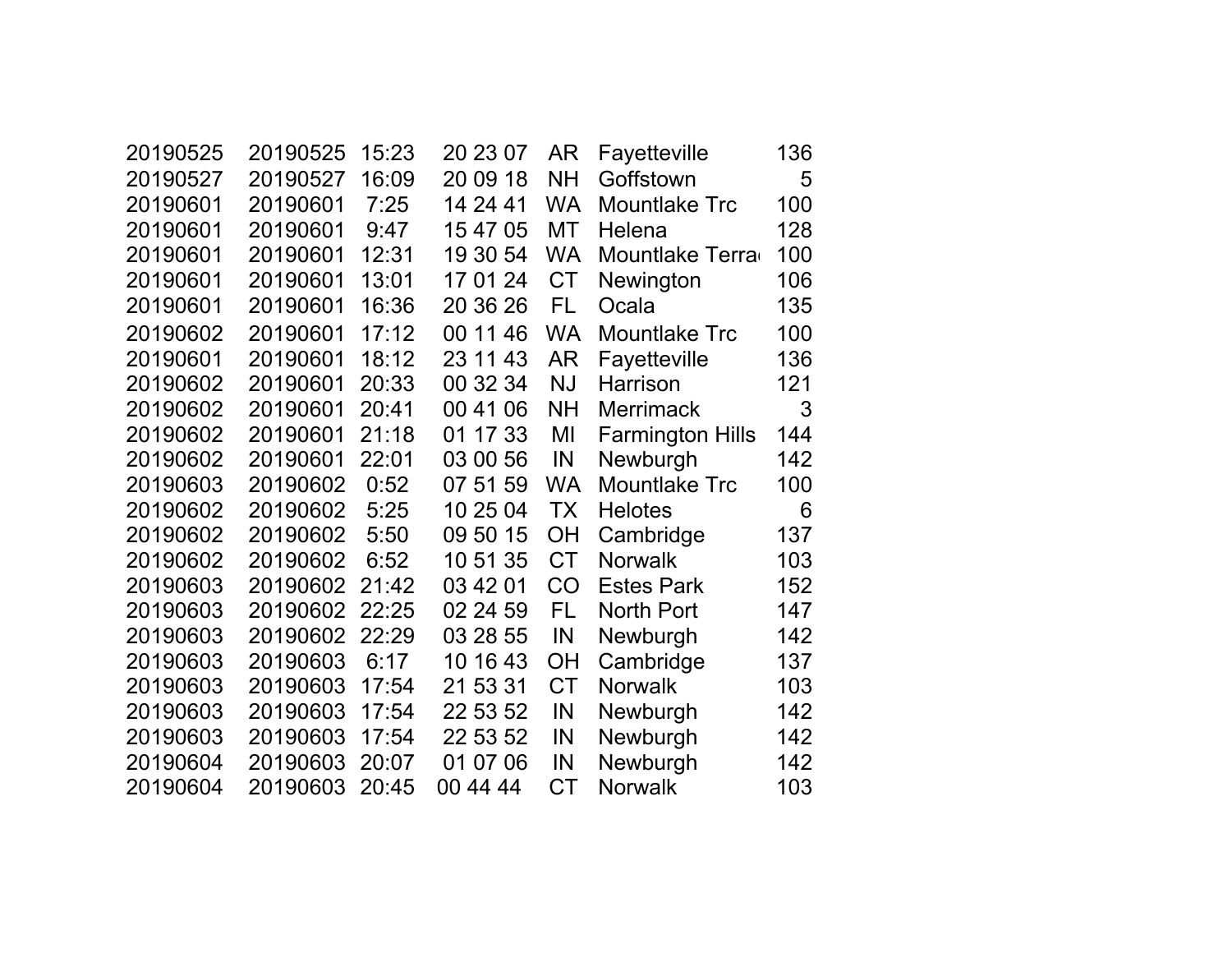| 20190604 | 20190604 | 1:46  | 08 46 25 | ID        | <b>Boise</b>          | 111 |
|----------|----------|-------|----------|-----------|-----------------------|-----|
| 20190604 | 20190604 | 2:59  | 06 58 45 | GA        | <b>Ball Ground</b>    | 129 |
| 20190604 | 20190604 | 14:02 | 19 01 55 | AR        | Fayetteville          | 136 |
| 20190604 | 20190604 | 16:15 | 20 14 37 | <b>NJ</b> | Harrison              | 121 |
| 20190605 | 20190605 | 5:25  | 10 25 05 | AR        | Fayetteville          | 136 |
| 20190605 | 20190605 | 5:25  | 10 25 04 | IN        | <b>Evansville</b>     | 153 |
| 20190605 | 20190605 | 16:21 | 20 20 34 | <b>NJ</b> | Harrison              | 121 |
| 20190606 | 20190606 | 18:16 | 22 16 06 | <b>NJ</b> | Harrison              | 121 |
| 20190607 | 20190606 | 22:45 | 05 44 35 | ID        | <b>Boise</b>          | 111 |
| 20190607 | 20190607 | 8:26  | 14 25 44 | IL        | <b>Northbrook</b>     | 148 |
| 20190607 | 20190607 | 12:05 | 16 04 34 | <b>GA</b> | Woodbine              | 154 |
| 20190607 | 20190607 | 18:21 | 23 21 27 | IN        | Evansville            | 153 |
| 20190608 | 20190607 | 19:49 | 02 49 27 | WA.       | <b>Mountlake Trc</b>  | 100 |
| 20190608 | 20190608 | 12:58 | 17 58 08 | IN        | <b>Evansville</b>     | 153 |
| 20190609 | 20190608 | 19:22 | 00 22 08 | IA        | <b>Council Bluffs</b> | 133 |
| 20190609 | 20190609 | 1:50  | 05 50 08 | <b>GA</b> | <b>Ball Ground</b>    | 129 |
| 20190609 | 20190609 | 4:25  | 10 25 05 | IL        | <b>North Brook</b>    | 148 |
| 20190610 | 20190610 | 4:19  | 11 18 34 | ID        | <b>Boise</b>          | 111 |
| 20190610 | 20190610 | 4:28  | 10 28 01 | МT        | Helena                | 128 |
| 20190610 | 20190610 | 18:43 | 22 43 24 | <b>PA</b> | Millerton             | 104 |
| 20190612 | 20190611 | 18:46 | 00 46 02 | МT        | Helena                | 128 |
| 20190612 | 20190612 | 5:42  | 10 42 10 | IN        | Newburgh              | 142 |
| 20190612 | 20190612 | 16:20 | 20 20 29 | <b>PA</b> | <b>Millerton</b>      | 104 |
| 20190612 | 20190612 | 18:43 | 23 43 04 | <b>OH</b> | Cambridge             | 137 |
| 20190613 | 20190613 | 5:25  | 10 25 04 | IN        | Newburgh              | 142 |
| 20190613 | 20190613 | 11:17 | 17 17 09 | МT        | Helena                | 128 |
|          |          |       |          |           |                       |     |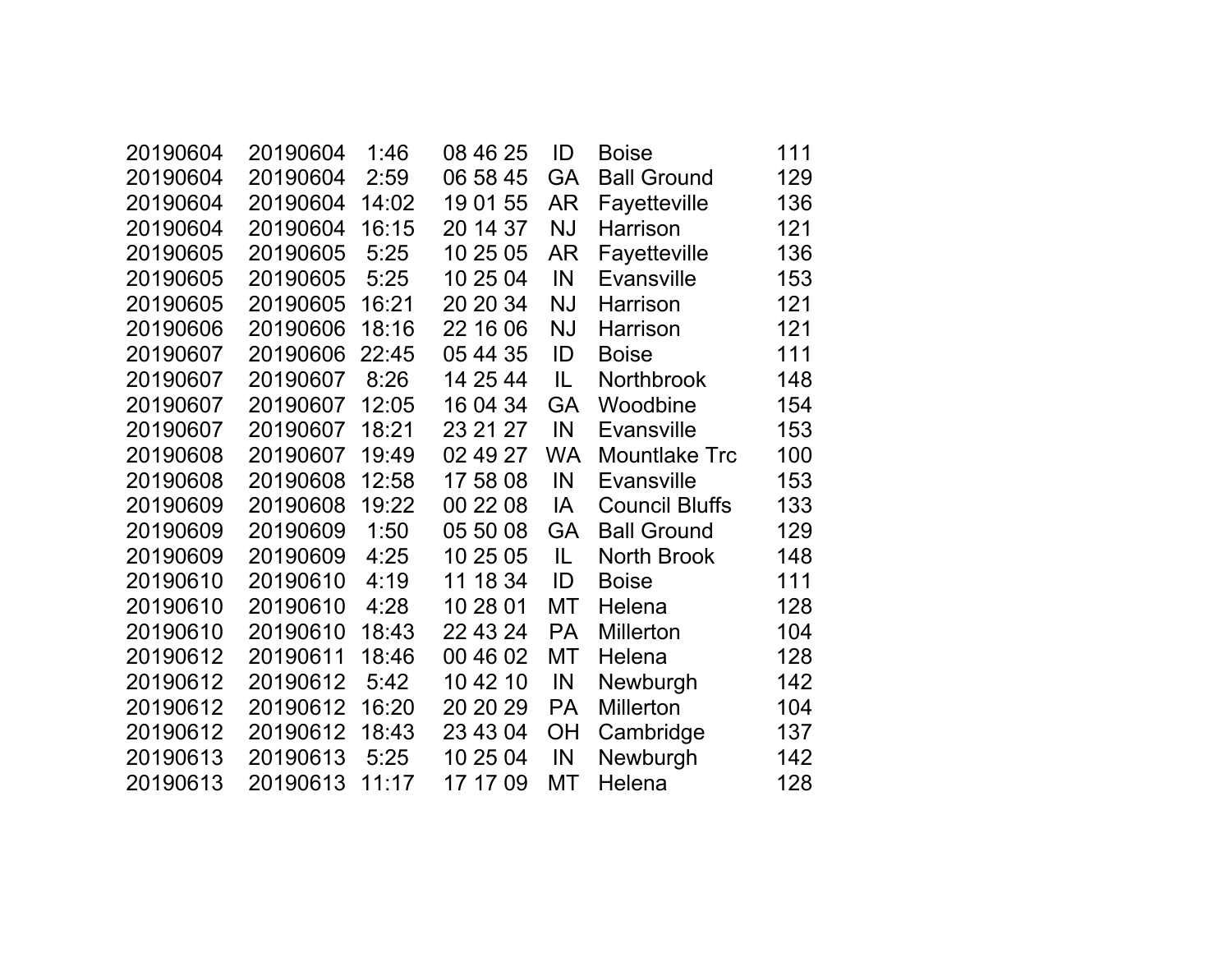| 20190615 | 20190615 | 5:36  | 09 36 14 | <b>GA</b> | <b>Ball Ground</b>      | 129 |   |
|----------|----------|-------|----------|-----------|-------------------------|-----|---|
| 20190615 | 20190615 | 5:56  | 10 56 03 | IN        | Newburgh                | 142 |   |
| 20190616 | 20190616 | 8:36  | 12 36 10 | <b>CT</b> | <b>Norwalk</b>          | 103 |   |
| 20190616 | 20190616 | 17:37 | 21 37 07 | FL        | North Port              | 147 |   |
| 20190617 | 20190617 | 4:40  | 10 39 57 | <b>MT</b> | Helena                  | 128 |   |
| 20190617 | 20190617 | 6:20  | 10 19 32 | <b>CT</b> | Newington               | 106 |   |
| 20190620 | 20190620 | 13:20 | 17 20 20 | <b>GA</b> | <b>Ball Ground</b>      | 129 |   |
| 20190621 | 20190621 | 7:18  | 12 18 03 | IN        | Newburgh                | 142 |   |
| 20190621 | 20190621 | 7:35  | 14 35 17 | ID        | <b>Boise</b>            | 111 |   |
| 20190623 | 20190623 | 6:47  | 10 47 04 | MI        | <b>Farmington Hills</b> | 144 |   |
| 20190623 | 20190623 | 7:13  | 11 12 34 | <b>FL</b> | Largo                   | 140 |   |
| 20190624 | 20190623 | 18:53 | 01 52 47 | <b>WA</b> | <b>Mountlake Tre</b>    | 100 |   |
| 20190624 | 20190624 | 11:40 | 15 39 57 | VA        | Alexandria              | 141 |   |
| 20190625 | 20190625 | 8:53  | 13 53 27 | IN        | Newburgh                | 142 |   |
| 20190625 | 20190625 | 12:32 | 16 31 44 | <b>NJ</b> | <b>River Vale</b>       | 146 |   |
| 20190626 | 20190626 | 16:21 | 21 21 04 | OH        | Cambridge               | 137 |   |
| 20190627 | 20190626 | 22:30 | 02 29 49 | <b>GA</b> | Woodbine                | 154 |   |
| 20190627 | 20190627 | 16:54 | 21 54 02 | IN        | <b>Santa Claus</b>      | 114 |   |
| 20190628 | 20190628 | 5:25  | 10 25 05 | IN        | <b>Santa Claus</b>      | 114 |   |
| 20190629 | 20190629 | 15:50 | 20 50 26 | <b>KS</b> | Wichita                 | 123 |   |
| 20190630 | 20190630 | 2:25  | 06 25 07 | <b>NH</b> | Pembroke                | 110 |   |
| 20190630 | 20190630 | 5:47  | 10 47 04 | IN        | Newburgh                | 142 |   |
| 20190630 | 20190630 | 5:48  | 09 47 40 | FL        | <b>North Port</b>       | 147 |   |
| 20190701 | 20190630 | 20:20 | 00 20 21 | <b>CT</b> | <b>Norwalk</b>          | 103 | 6 |
| 20190701 | 20190701 | 2:25  | 06 25 05 | FL        | Pensacola               | 157 |   |
| 20190701 | 20190701 | 3:57  | 10 57 18 | ID        | <b>Boise</b>            | 116 |   |
|          |          |       |          |           |                         |     |   |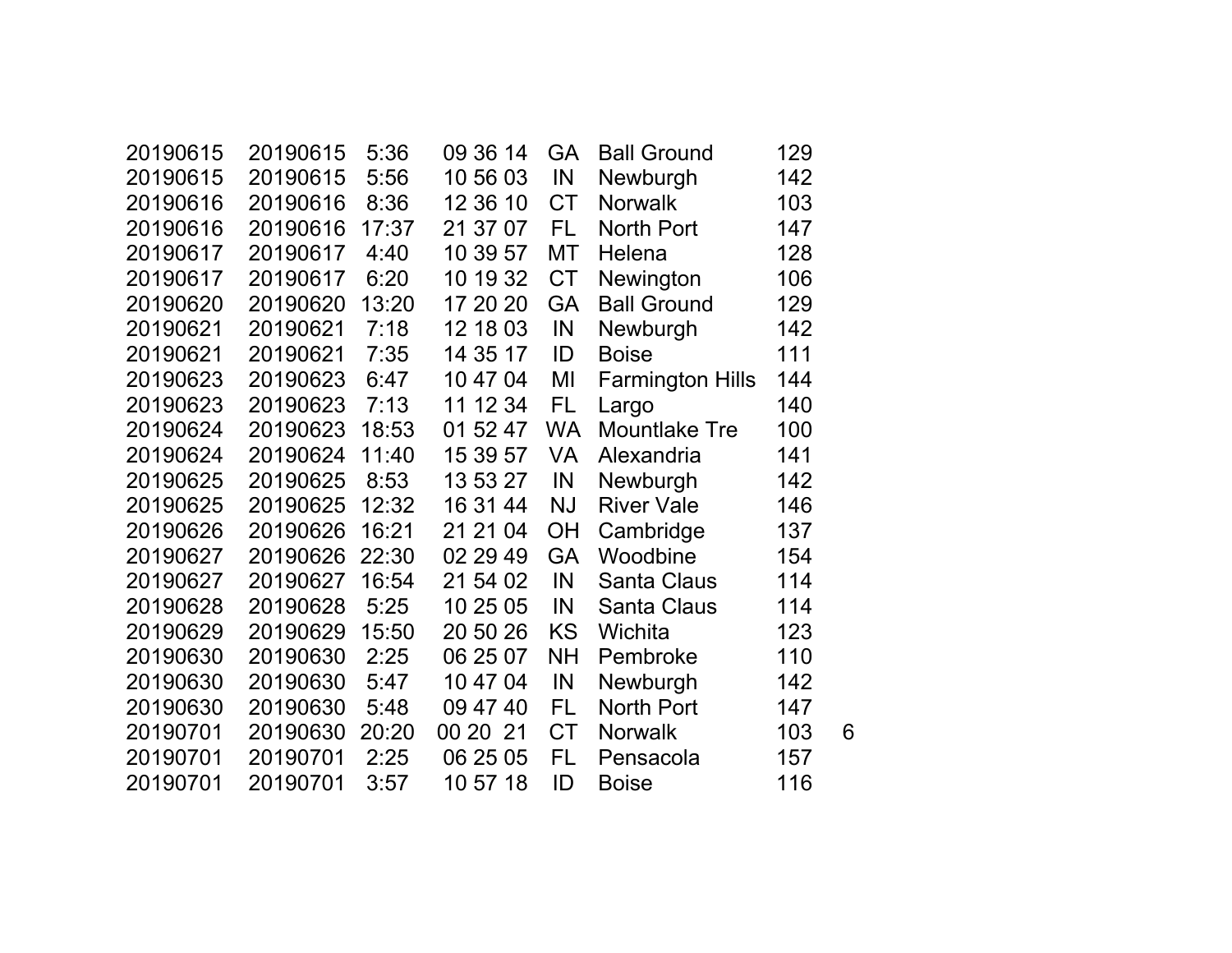| 20190701 | 20190701 | 7:09  | 14 09 07              | ID        | <b>Boise</b>       | 111 | 5              |
|----------|----------|-------|-----------------------|-----------|--------------------|-----|----------------|
| 20190701 | 20190701 | 11:12 | 15 12 01              | VA        | Fairfax            | 122 | 6              |
| 20190701 | 20190701 | 14:48 | 20 48 07              | MT        | Helena             | 128 | $\overline{7}$ |
| 20190701 | 20190701 | 19:10 | 23 10 22              | <b>VA</b> | Alexandria         | 141 | $\overline{7}$ |
| 20190702 | 20190702 | 5:26  | 10 25 42              | <b>TX</b> | Austin             | 101 | 6              |
| 20190702 | 20190702 | 11:02 | 16 02 04              | IN        | Newburgh           | 142 | $\overline{7}$ |
| 20190703 | 20190703 | 4:11  | 09 11 05              | <b>OH</b> | Cambridge          | 137 | 6              |
| 20190703 | 20190703 | 10:56 | 16 56 12              | IL.       | <b>Northbrook</b>  | 148 | na             |
| 20190703 | 20190703 | 12:09 | 16 08 41              | <b>FL</b> | Pensacola          | 157 | 6              |
| 20190703 | 20190703 | 15:28 | 19 27 35              | <b>CT</b> | <b>Norwalk</b>     | 103 | 6              |
| 20190704 | 20190703 | 23:01 | 04 01 05              | <b>OH</b> | Cambridge          | 137 | 6              |
| 20190704 | 20190704 | 2:26  | 21 47 50              | <b>NH</b> | <b>Nashua</b>      | 10  | 6              |
| 20190704 | 20190704 | 3:00  | 07 00 03              | <b>NH</b> | Pembroke           | 110 | $\overline{7}$ |
| 20190704 | 20190704 | 10:12 | 15 12 17              | IN        | Newburgh           | 142 | 5              |
| 20190704 | 20190704 | 14:00 | 19 00 16              | IN        | Mt. Vernon         | 119 | 12             |
| 20190704 | 20190704 | 22:42 | 03 42 05              | IN        | <b>Santa Claus</b> | 114 | 6              |
| 20190705 | 20190705 | 17:50 | 15 49 55 Switze rland |           |                    | 149 | 8              |
| 20190706 | 20190706 | 7:52  | 12 52 03              | IN        | Newburgh           | 142 | 6              |
| 20190706 | 20190706 | 11:53 | 15 52 55              | <b>NH</b> | <b>Merrimack</b>   | 3   | 6              |
| 20190706 | 20190706 | 16:39 | 23 38 59              | ID        | <b>Boise</b>       | 111 | 5              |
| 20190706 | 20190706 | 18:09 | 22 08 55              | FL        | Pensacola          | 157 | $\overline{7}$ |
| 20190707 | 20190707 | 1:25  | 06 25 11              | IN        | Mt. Vernon         | 119 | 5              |
| 20190707 | 20190707 | 2:06  | 06 05 32              | <b>NH</b> | <b>Nashua</b>      | 10  | 6              |
| 20190707 | 20190707 | 5:25  | 10 25 05              | IN        | <b>Santa Claus</b> | 114 | 14             |
| 20190707 | 20190707 | 17:32 | 21 31 32              | VA        | Fairfax            | 122 | 6              |
| 20190707 | 20190707 | 20:55 | 00 54 57              | <b>NJ</b> | Harrison           | 121 | $\overline{7}$ |
|          |          |       |                       |           |                    |     |                |